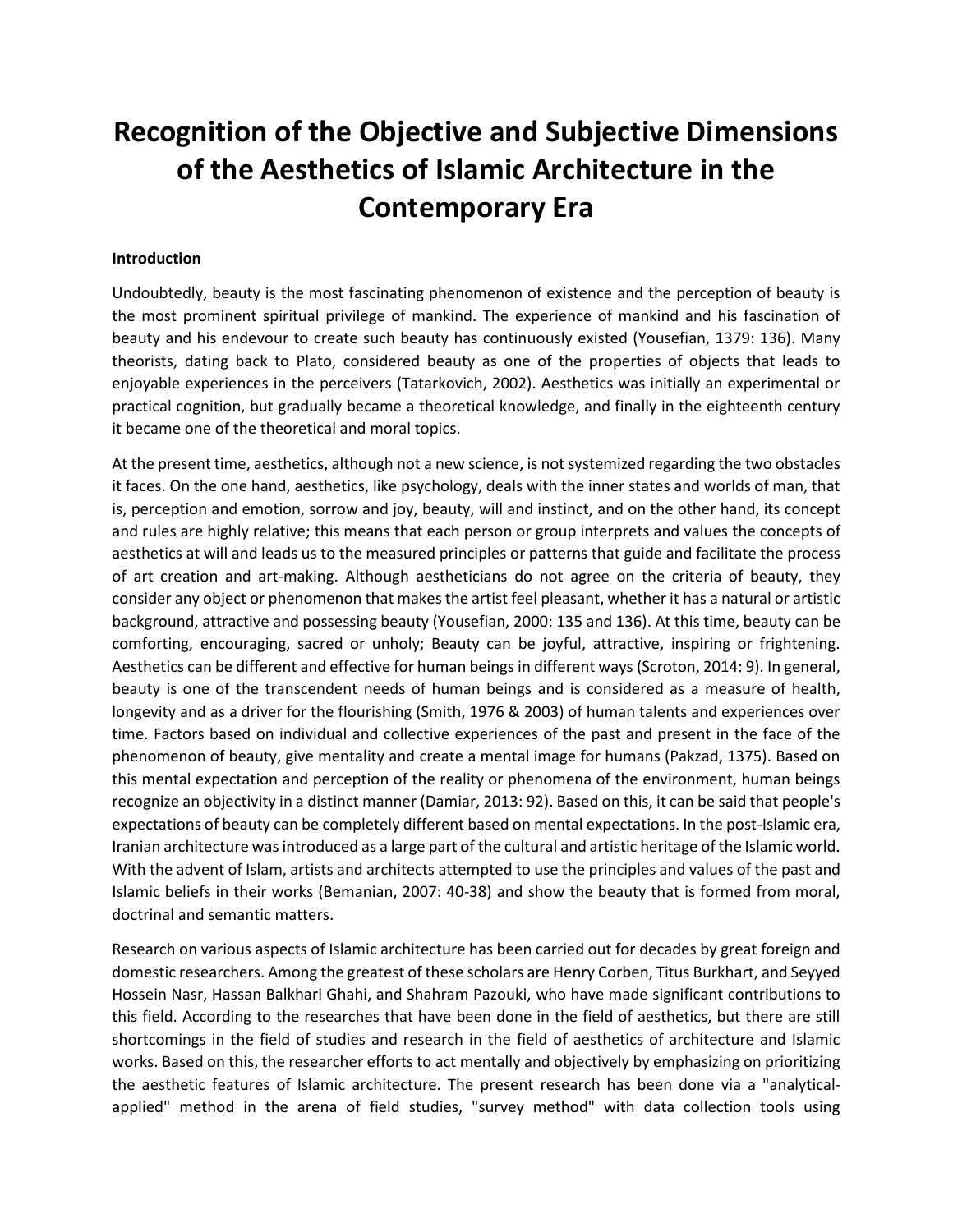"questionnaire" method. Also in the applied study, the data have been reviewed and analyzed. Based on the study of descriptive statistics and indicators, the correlation relationships between dependent variables and independent variables have been investigated. According to the results obtained, which are the result of inferential statistics. According to the type of data, which is a type of ranking data, and from the range of 4 options that are considered for the answers, the gamma test in SPSS software has been used to extract the criteria.

## Conclusion

The study of aesthetic dimensions indicates that the view of people and architects towards the beauty of architecture is one of the main aspects of analysis and interpretation of the environment and the physical body of architecture. In this regard, the theory of beauty of Islamic architecture is an imperative issue. Undeniably, it is significant to note how people and architects view it and from what point of view. In this road, there are various issues about the beauty of Islamic architecture. Considering the schools of thought, styles, tastes and ideas of their time and place, completely similar and different opinions are presented. But the question is how beautiful, attractive and pleasant are the works of Islamic architecture? The researcher has prioritized two objective and subjective views and examined this view.

But the question is, in what way are the works of Islamic architecture considered beautiful, attractive and pleasant? The researcher has prioritized two objective and subjective views and examined this view. Of course, we should not expect a clear and unified answer to this question, because the beauty of architectural works has valuable, numerous and varied characteristics, and sometimes the observer according to the mentality of "mental and objective expectations" and objectivity "directly and comparatively. Who has an architectural environment and place, encounters research questions in his mind and responds to them. In this research, the author has studied the objective and mental aesthetics from the point of view of people and architects, in relation to the architecture of the Islamic era, according to the basics of aesthetics in the field of architecture. In this view, the structure and environment of architecture has different characteristics that include: architectural form, space, types of decorations, geometry, types of architectural elements, etc., which have been studied. The aim of the present study was to evaluate and prioritize the aesthetics of architecture with emphasis on the objective and mental dimensions of the environment and the body of architecture of the Islamic era.

Certainly, we should not expect a clear and unified answer to this question, because the beauty of architectural works has valuable, numerous and varied characteristics, and occasionally the observer according to the mentality of "mental and objective expectations" and objectivity "directly and comparatively from an architectural environment and place, encounters research questions in his mind and responds to them. In this research, the author has studied the objective and mental aesthetics from the point of view of people and architects, in relation to the architecture of the Islamic era, according to the basics of aesthetics in the field of architecture. In this view, the structure and environment of architecture has different characteristics that include: architectural form, space, types of decorations, geometry, types of architectural elements, etc., which have been studied. The aim of the present study is to evaluate and prioritize the aesthetics of architecture with emphasis on the objective and mental dimensions of the environment and the body of architecture of the Islamic era. The study of theoretical foundations and research criteria shows the important issue of objective perception of beauty in relation to the environment and the body of architecture. According to the surveys and results of 800 name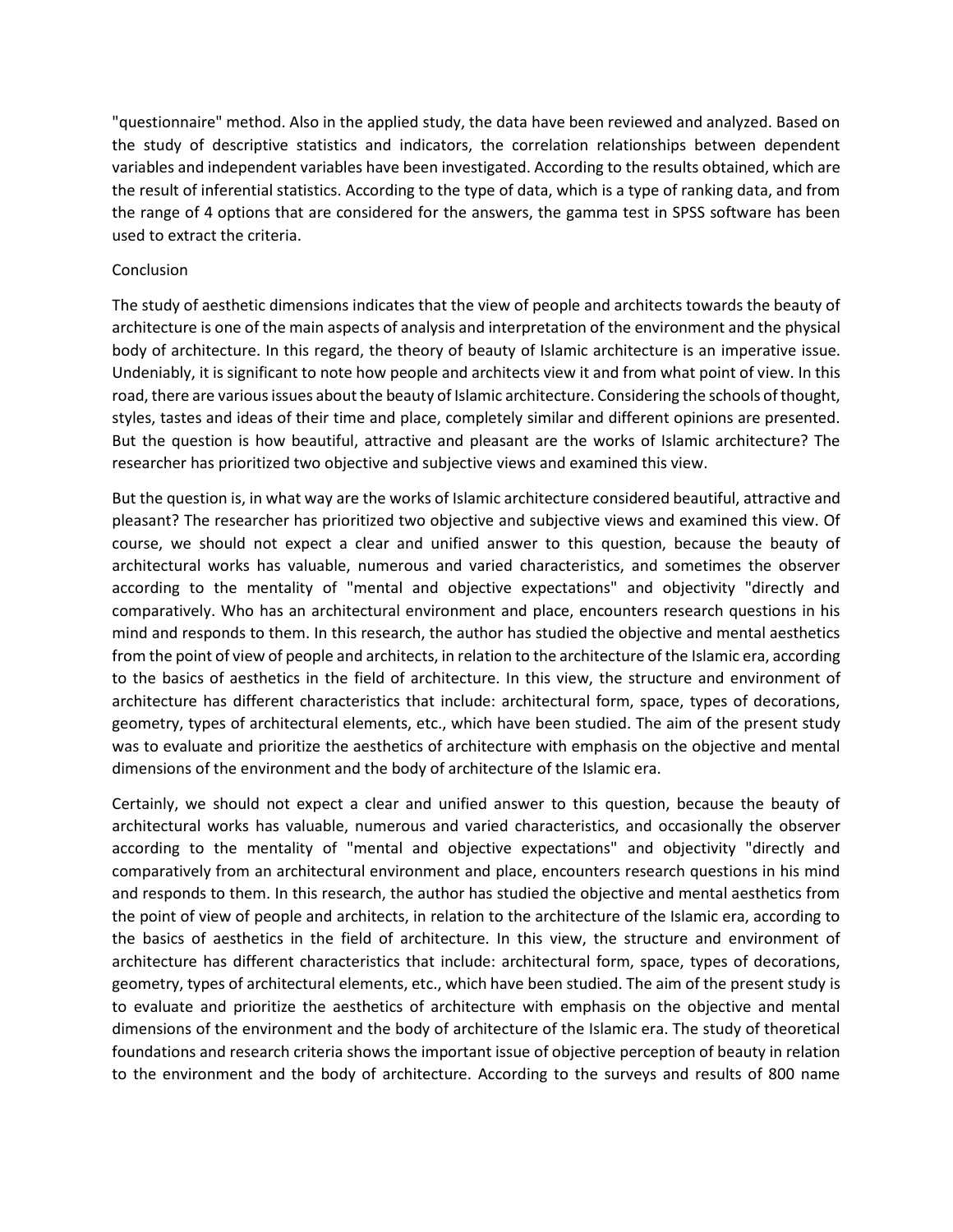questions that have been surveyed between different people and extracting the criteria of architects and experts, the beauty and structure of the architectural body has been considered.

While observing the physical presence in the architectural environment and place of a wide range of physical and structural features such as: form, space, decorations, architectural elements to meanings and concepts, as well as a large number of different features that create a sense of pleasure from the beauty of architecture, the Islamic era has become a purposeful and unified structure, and according to the evaluation, cognition and perceptions that the observer has consciously and unconsciously acquired about the environment and place of architecture and evokes all kinds of sensory and emotional feelings such as spirituality, peace, charm, praise, pleasure, preference, satisfaction, dependence and many more. In this way, the observer acts according to the mentalities that he has in the form of experiences and mental expectations of beauty, different types of moods affect him, and also the observer acts according to a means of identifying "intellect, perceptions, taste, sensitivity" and different types of beauty and through this it captures the levels of beauty. At the highest of which is the enjoyment of spirituality, meanings and concepts to the lowest level, which includes the perception and personal expectations of individuals.

## **References**

Alavi Nejad, S. M. and Nadalian, A., Kafshchian Moghaddam, A. and Shirazi, A. A. (2010). "Comparative study on the use of two terms" architectural decorations "and" murals "in Islamic art sources", Knot Quarterly, No. 15, Summer 89, pp. 5-6.

Alexander, Ch. (2002). Architecture and the mystery of immortality; Timeless way to build. Translated by Mehrdad Qayyumi Bidehandi. Tehran: Shahid Beheshti University Press.

Ansari, M. and Nasrabadi, Bakhtiar, H. A., Liaghatdar, M. J. and Bagheri, Kh. (2014). "Analysis of the theory of aesthetic experience of John Davy", Research in Curriculum Planning, Eleventh Year, Volume 2, Number 14, pp. 54-62.

Aminzadeh, B. (2010). Evaluating the beauty and identity of a place, Quarterly Journal of City Identity, Fifth Year, No. 7, pp. 3-14.

Arnheim, R. (2003). The Dynamics of Architectural Forms, Tajmeh: Mehrdad Qayyumi Bidhendi, Tehran: Samat Publishing.

Ardalan, N. (1986). "Building Concepts in Traditional Architecture", Iranian Journal of Architecture and Art, vols. P. 26 and 25.

Ardalan, N. and Bakhtiar, L. (2012). Sense of Unity; The Role of Tradition in Iranian Architecture, Institute of Architectural Sciences Publications, Tehran.

Ayvazian, S. (2002). Aesthetics and its origin in architectural criticism. Journal of Fine Arts. No. 12.

Bani Massoud, A. (2012). Contemporary Iranian Architecture, Tehran: Architectural Art of the Century.

Bahraini, S H. (1998). Urban Design Process, Tehran: University of Tehran.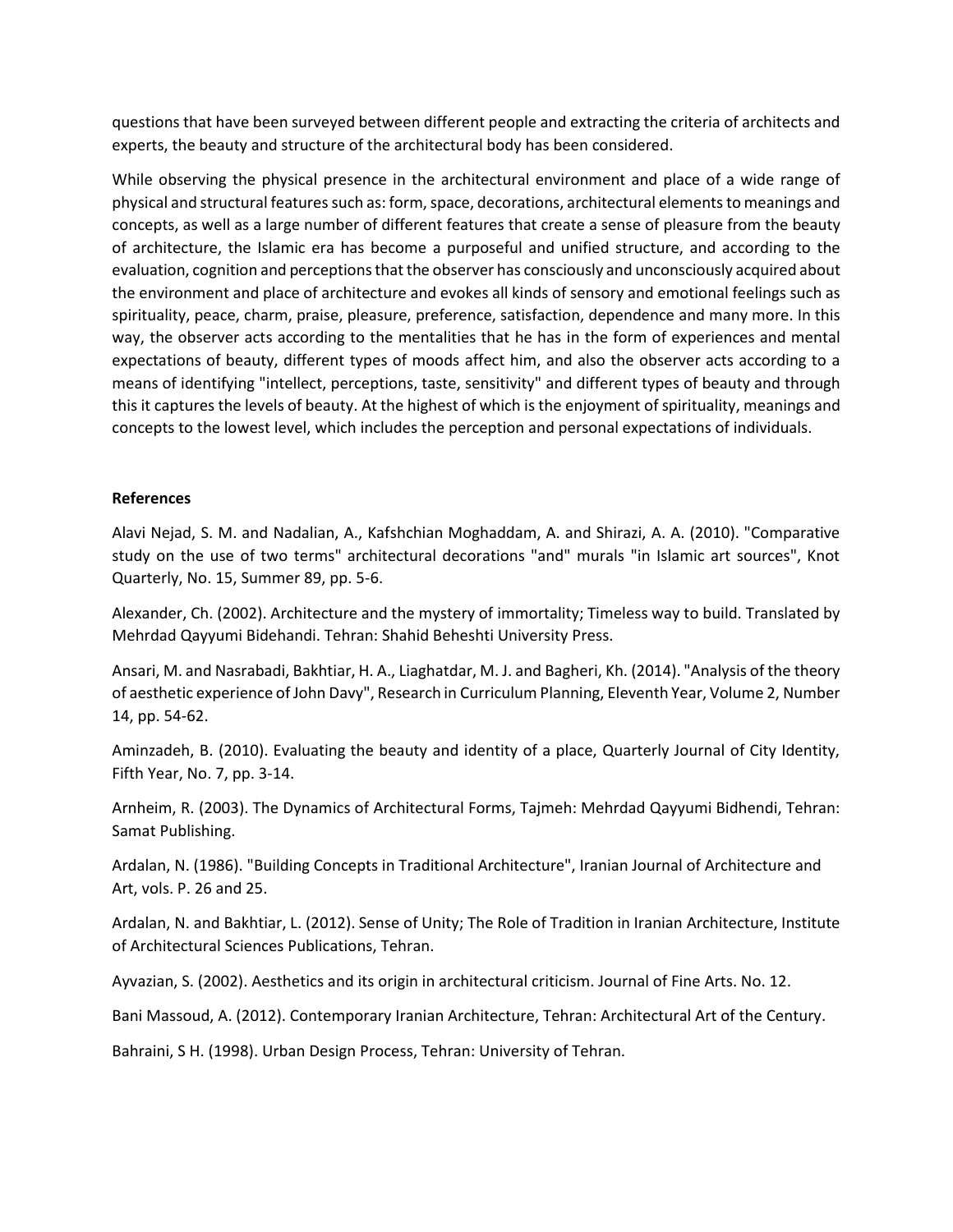Bakhtiar Nasrabadi, A. and Pourjafar, M. R. and Taghvaei, A. A. (2015). "Analysis of the aesthetic role of geometry in the formation of the urban space of Chahar Bagh Abbasi, Quarterly Journal of Urban Studies, No. 17, pp. 41-53.

Bemanian, M. R. and Okhot, H. and Baqaei, P. (2010). "Application of Geometry and Proportions in Architecture", Tahan: Heleh Publications.

Bemanian, M. R. (2007). "The role of God-centered in the architecture of Muslims", International Journal of Engineering Sciences, Iran University of Science and Technology, No. 5, Volume 18, pp. 44-37.

Bacon, E. (1997). Urban Design: The Transformation of the City from Ancient Athens to Modern Brasilia, translated by Farzaneh Taheri, Tehran: Center for Urban Studies and Research in Iran.

Ching, F. DK. (2003). Architecture of Form, Space and Order, translated by Maryam Razavi, Tehran: published by Parham Naghsh.

Damiar, Sajjad (2013). "The relationship between human perceptual aspects and identity factors in architecture", Journal of Housing and Rural Environment, No. 146, Summer 93, pp. 91-104.

Dehkhoda, A. A. (1341). Dehkhoda Dictionary, Editor: Dr. Mohammad Moin, Dehkhoda Dictionary Institute, Tehran: University of Tehran.

Gat, B. and Lopez, D. M. (2007). Encyclopedia of Aesthetics, translated by Farhad Sasani, Manouchehr Sanei Darreh Beidi, Amir Ali Madadpour, Tehran: Institute for compiling, translating and publishing works of art.

Ghaemifar, Sh. (2016). Aesthetic model in architecture based on the tools of Islamic thinkers, Journal of Art and Architecture Studies, Volume 4, Number 6 (consecutive: 13), pp. 37-47.

Grotter, Y. K. (2012). Aesthetics in Architecture, translated by Jahan Shah Pakzad and Abdolreza Homayoun, fourth edition, Tehran: Shahid Beheshti University Press.

Habibi, S. M. (2003). From the City to the City, Tehran: Tehran University Press.

Hatem, Gh. A. and Estiri, N. (2009). "Study of brickwork decorations in the minaret of Khosrow Jard in Sabzevar", bi-monthly specialized journal of Naghsh-e Mayeh visual arts, No. 3, pp. 52-45.

Henfling, O. (2002). What is Art, translated by Ali Ramin, Tehran: Hermes Publications.

Islami, S. R. and Shahinorad, M. (2012). "Recognition of the principle of horizontalism in Islamic architecture", Quarterly Journal of Art Chemistry, No. 20, first year, spring 91, pp. 64-41.

Ibn Sina, Sh. Ibn A. H. ibn A. (1375). Treatises of Ibn Sina, Treatise of Love, first edition, Qom: Bita Publications.

Karimi, M. (2010). "The beauty of the tower from the citizens' point of view; A Study of the Aesthetic Approach of Tehran Citizens to Tall Buildings ", Manzar Magazine, No. 11, Tehran Urban Landscape, November and December, pp. 61-56.

kovich, T. (2002), Form in the History of Aesthetics, translated by Keyvan Dostkhah, No. 52, pp. 61-46.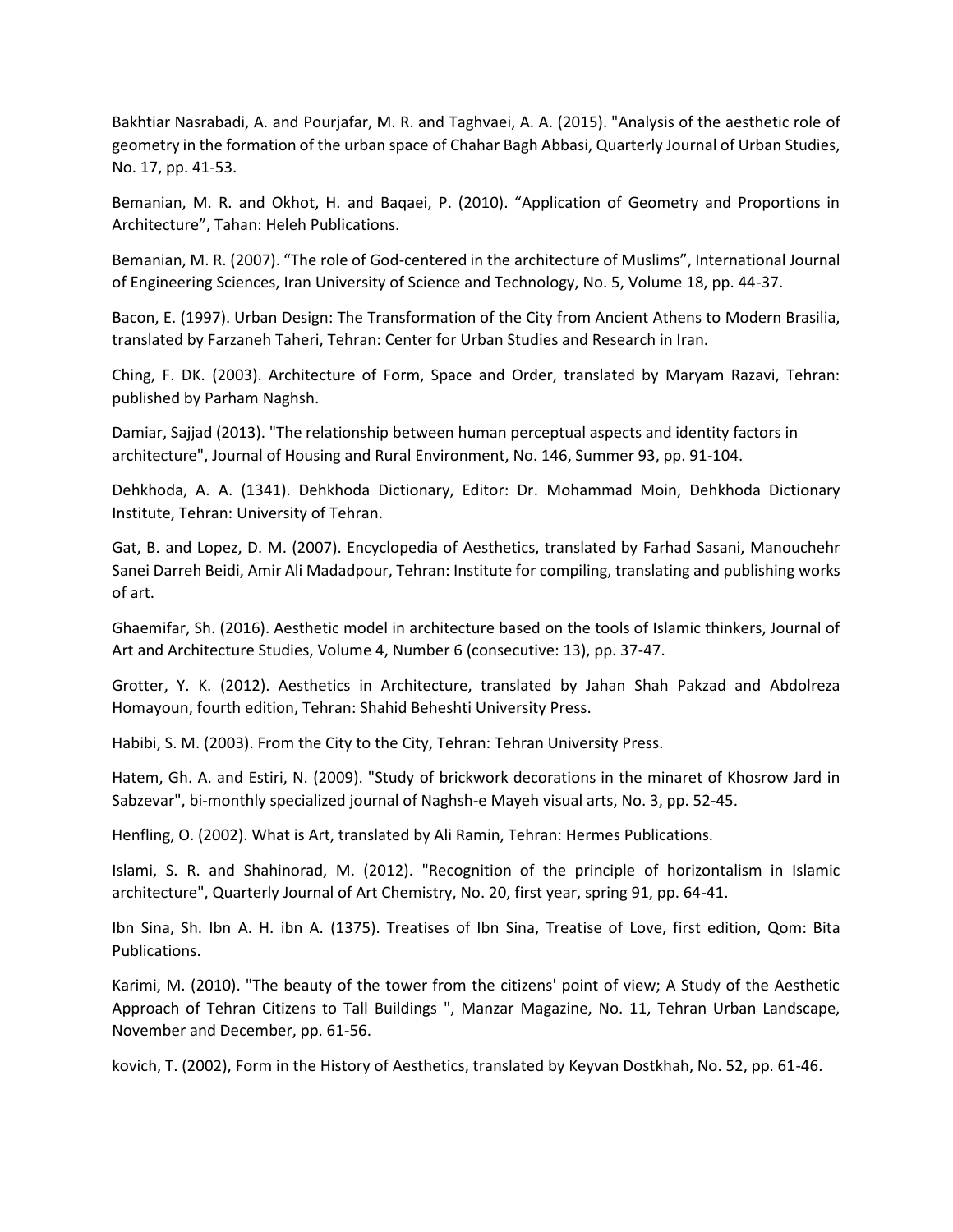Lang, J. (2002). The Creation of Architectural Theory (The Role of Behavioral Sciences in Environmental Design), translated by Alireza Einifar, first edition, Tehran: University of Tehran Press.

Nasr, S. H. (1375). Islamic Art and Spirituality, translated by Rahim Ghasemian, Tehran: Office of Religious Studies of Art.

Madadpour, M. (1383). Introduction to the views of thinkers about art, Tehran: Surah Mehr.

Moein, M. (1343). Farhang-e Farsi, Tehran: Amirkabir Publications.

Mousavi Haji, S. R. and Sharifi, M., Shafieifar, F. (2012). "Archaeological Approach to Recognizing the Practical and Spiritual Concepts of Architectural Elements of the Islamic Period of Iran Based on the Divan of Ashlar Hafez Shirazi", Archaeological Journal, No. 3, Volume 2, Fall and Winter 2012, pp. 45-61.

Molavi, M. (2006). "PhD thesis in urban planning entitled: Aesthetic analysis of the body of urban space", Tehran: University of Tehran.

Mousavi Rokni, S. Mohammad H. (2015). "Critique of Aesthetic Objectivity from the Perspective of Frank Sibley", Quarterly Journal of Art Chemistry, Fourth Year, No. 14, Spring 1994, pp. 63-54.

Moazami, M. (2011). "Master's perception of space and its impact on architecture education", Journal of Fine Arts, No. 48, pp. 57-68.

Mirmiran, S. H. (1999). "A New Current in Iranian Architecture Today, Quarterly Journal of Architecture and Urban Planning", pp. 50-51, pp. 40-48.

Mahdavinejad, M. J. (2004). "The Wisdom of Islamic Architecture, Searching in the Deep Spiritual Structures of Islamic Architecture in Iran", Journal of Fine Arts, University of Tehran, No. 19, p.60.

Pakzad, J. (1375). "Identity and this identity with space", Sefeh Magazine, sixth year, numbers 20-21 and 22, pp. 100 to 106, Faculty of Architecture and Urban Planning. Tehran: Shahid Beheshti University.

Pakzad, J. and Saki, E. (1393). "Aesthetic experience of the environment", Journal of Fine Arts, Architecture and Urban Planning, Volume 19, Number 3, pp. 14-5.

Rahnavard, Z. (2009). Islamic Wisdom and Art, Fifth Edition, Tehran: University of Tehran Press.

Rikhtegaran, M. R. (2005). Art from the Perspective of Martin Heidegger, Tehran: Academy of Arts.

Salehi, A. (2007). "Ghadr Makan", Master Thesis in Architectural Engineering. Supervisor: Dr. Hadi Nadimi. Yazd: Yazd University, Faculty of Art and Architecture.

Saremi, A. A. (1999). "On the Architecture of Today in Iran, Quarterly Journal of Architecture and Urban Planning", pp. 50 and 51, pp. 171-173.

Scroton, R. (2014). Beauty, translated by Farideh Farnoodfar and Amir Nasri, Tehran: Minavi Kherad Publications.

Yousefian, J. (2000). "A Look at the Concept of Aesthetics", Journal of the Faculty of Literature and Humanities, Tabriz, Volume 43, Number 177, pp. 135-172.

**English Sources:**